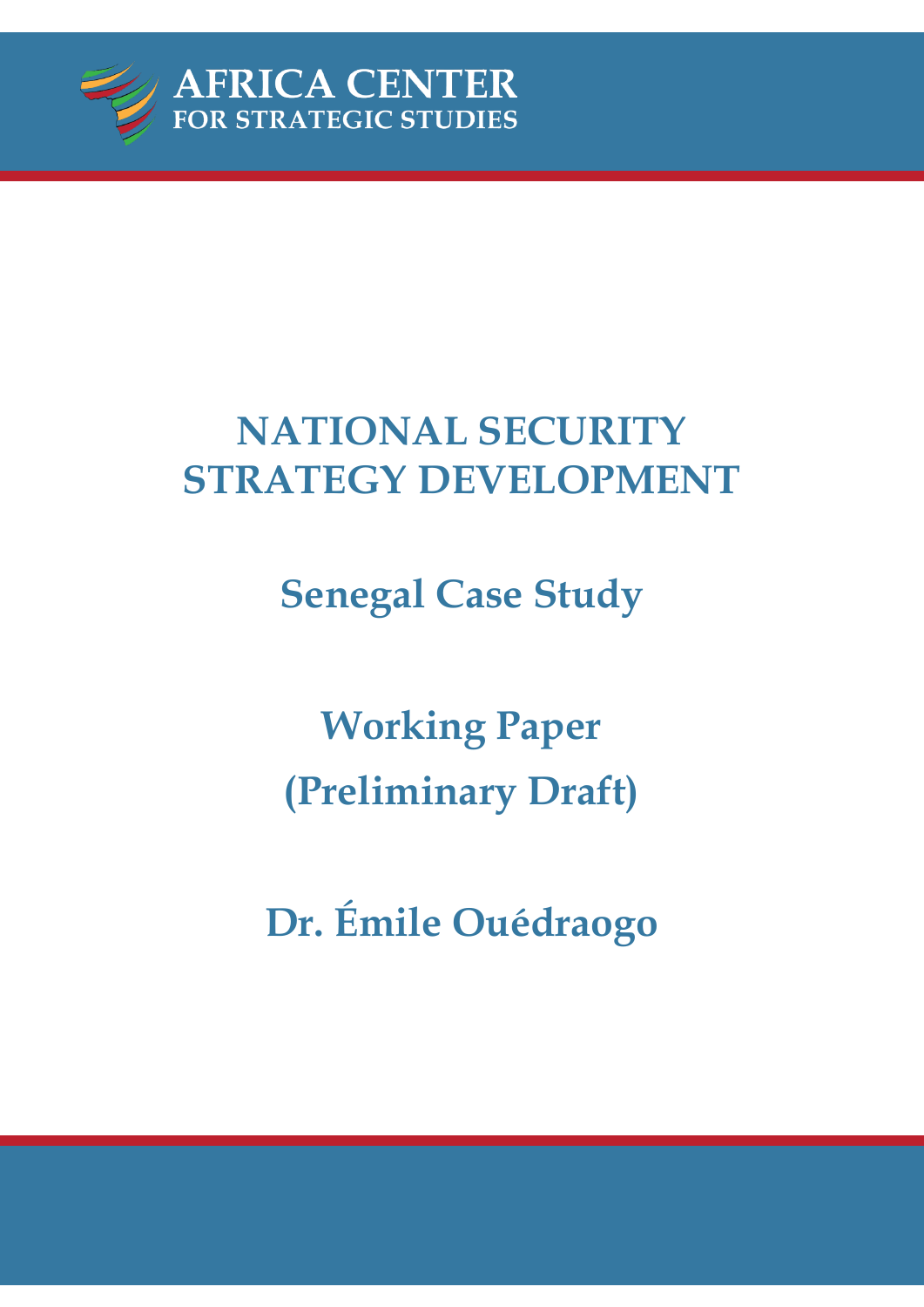# **Introduction**

Senegal is considered a model of democracy and political stability in Africa. Since independence, Senegal has never undergone a successful coup d'état. And while the Senegalese democratic culture has been tested time and again by socio-political unrest, the military has refrained from challenging the constitutional order. As a result, Senegal's democratic culture has strengthened over the years.

However, low-intensity flighting persists in the south. In one of the Africa's longest running civil conflicts, the "Mouvement des Forces Démocratiques de Casamance" (MFDC) has sought an independent Casamance since 1982. This conflict has strong links in neighboring Guinea-Bissau and The Gambia, both of whom share the same Diola ethnic groups in Casamance, a legacy of the Gabou Empire. Senegalese rebels and elements of Guinea-Bissau's military and political elite have fought side by side and against one and another during previous conflicts. Relations between Senegal and these two countries are to a large extent determined by the confrontation with the secessionists.**<sup>1</sup>** In April 2014, the Government of Senegal, under the auspice of President Macky Sall, signed a peace agreement with MFDC leaders. Since then, peace talks have been ongoing.

Senegal is still in the process of developing a comprehensive national security strategy to protect her national security interests. But the country has succeeded in putting in place effective strategies to face challenges and threats which could arise. This study will scrutinize existing security policies by examining the legal and security policy frameworks, the national security architecture, monitoring and oversight mechanisms, as well as identifying challenges to national security in Senegal.

## **1. Security policies frameworks**

The Defense Policy: Unlike Nigeria or Liberia, Senegal has not yet formalized its National Security Policy in a white paper. But since 2001, she has adopted a broad approach to national defense that includes the concept of national security. A Defense Policy not accessible to the public is defined through various institutions participating in developing and implementing national security.**<sup>2</sup>**

Internal Security Policy: The 2015 Internal Security Strategy was developed by the Ministry of Interior and Public Security. Its prime objective was to enhance the capacity of security forces with regards to anticipation, prevention, action and response to the threats and security challenges faced by the country. To that end, the mission and the organization of the ministry were reviewed, redefined, attached with a comprehensive and realistic budget for 2016. It is

<sup>1</sup> David O' Regan and Peter Thompson, Advancing Stability and Reconciliation in Guinea Bissau: Lessons from Africa First Narco-State.

<sup>2</sup> Col Meissa Niang, Implementing and Maintaining a National Security Policy: The Experience of Senegal, ACSS and DCAF Workshop in Guinea, 2011).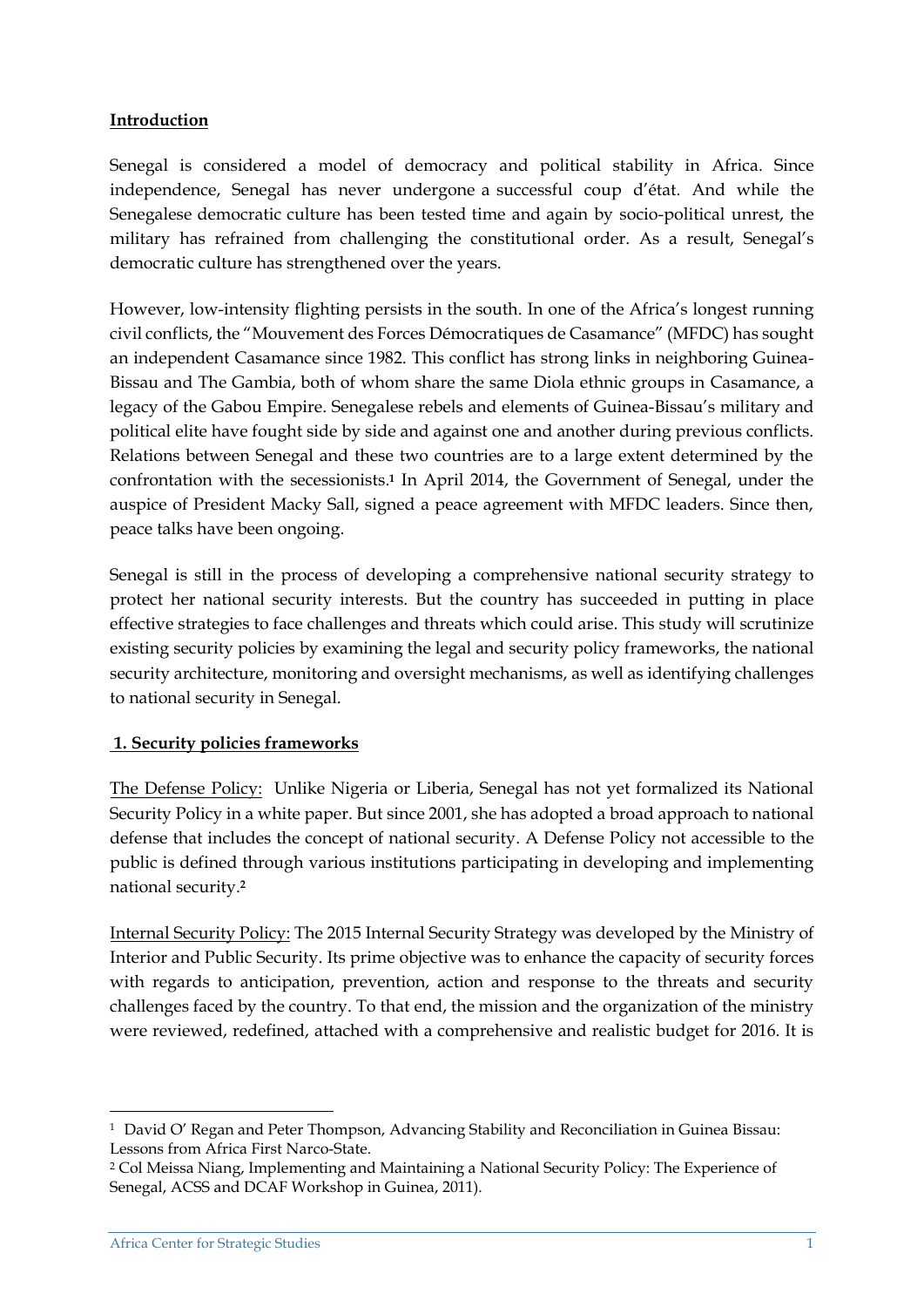worth adding that special attention was paid to the Civil Protection. This Department is suffering from lack of human resources and adequate equipment. **3**

# **2. National Security Architecture of Senegal**

The institutions that help to define and implement national security policy in Senegal are the Supreme National Defense and National Security Councils. They also play a key role in the oversight and the monitoring process.

Supreme National Defense Council: This institution was created by law N° 70-23 of June 1970 and implemented by decrees N°96-177 of February 1996 and 2001-753 of October 2001. It examines questions pertaining to national defense, and issues all opinions and recommendations related to national defense involving the following:

- Preparation, use, and protection of national resources, with a view to ensuring national defense;
- General and military management of national defense, and the conditions for the use of the armed forces in times of peace and of war and during peacekeeping operations;
- Recruitment, consolidation, organization, and distribution of resources for the armed forces 4

The President chairs the council with several permanent members, including the Prime Minister, the Chief of Staff of the Office of the President of the Republic, the Minister of Armed Forces, the Minister of Economy and Finance, the Minister of Foreign Affairs, the Minister of Interior, the Minister of Justice, the Minister of Mines, Energy, and Water Resources, the Minister of Equipment and Transportation, the Chief of Staff of the Armed Forces, the High Commander of the Gendarmerie, the Chief of Staff of the President of the Republic, the Inspector General of the Armed Forces, the Secretary-General of the Government and any member of the Government called to sit on the Council.

National Security Council: It meets once a week under the chairmanship of the President. It has more members than the Supreme National Defense Council, and all agencies involved in the military, economic and civilian defense are represented.

Strategic Guidance Center: This body is placed under the direct authority of the President of the Republic, with the mission of centralizing all information from the different Government agencies and coordinating various intelligence services. **<sup>5</sup>**

National Security Coordination: No official documents designate a national security coordinating institution. This suggests that the National Security Council plays this role.

**.** 

<sup>3</sup> Ministère de l'intérieur et de la Sécurité Publique du Sénégal, La Politique de sécurité Intérieure, Anticipation et Réduction des Risques, 2015.

<sup>4</sup> Col Meissa Niang, Op Cit

<sup>5</sup> Ibid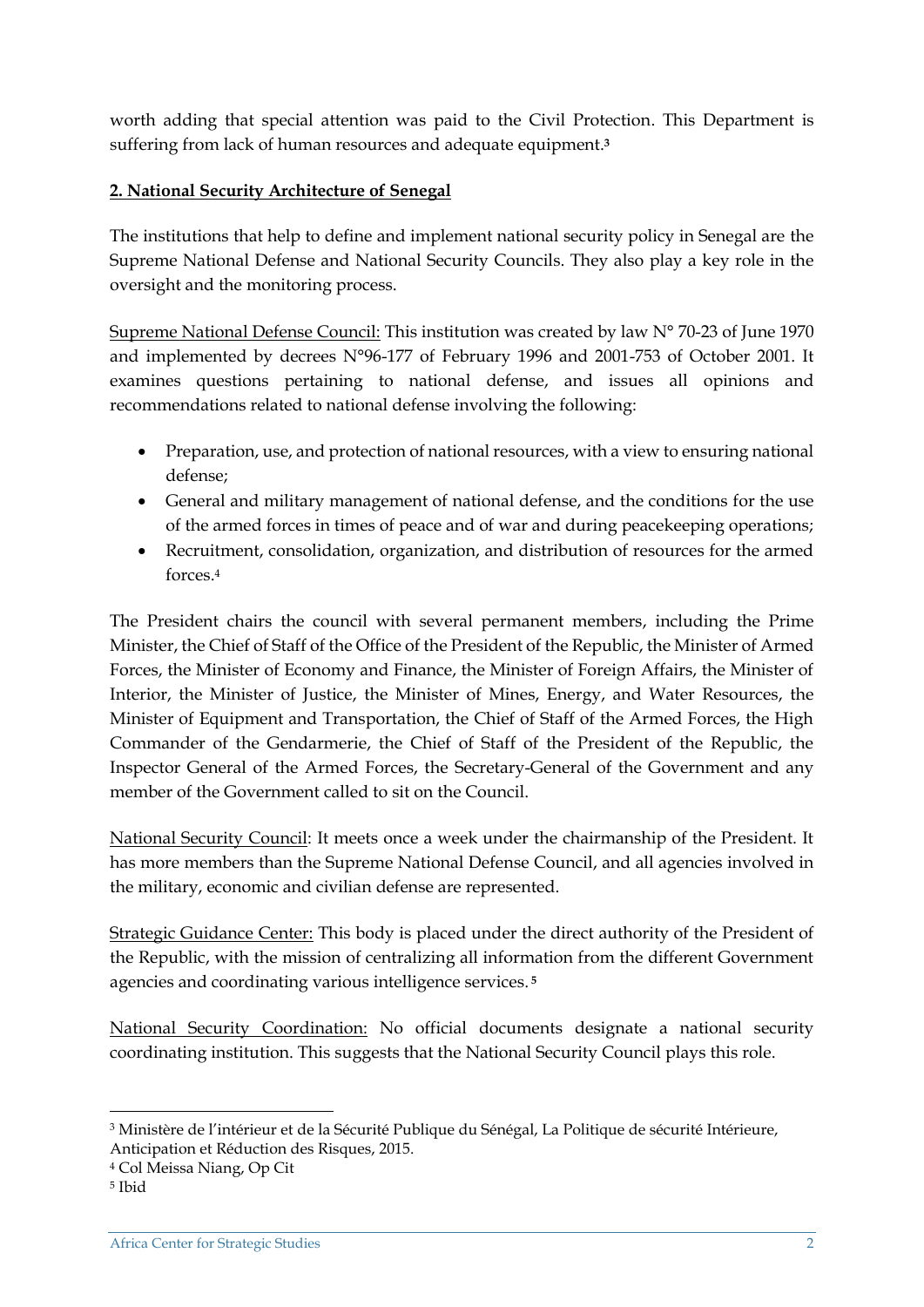#### **3. Monitoring and Oversight Mechanisms**

Parliament: The Senegalese Parliament Defense and Security Committee plays a key role in the development and the implementation of the country's defense and security policies. The Committee is responsible for determining the fundamental principles of the National Defense Policy; examining the budget of the Ministries of Defense and Interior; and examining the framework laws which determine defense and security objectives. The Foreign Affairs Committee examines international treaties related to defense and security issues. The Law Committee maintains jurisdiction over human rights issues, particularly with regards to violations committed by security forces.**<sup>6</sup>**

Citizen oversight is carried out through civil society and other non-governmental organizations.

## **4. Challenges and Prospects**

Key Challenges: Senegal security policy is facing a number of challenges including the absence of a written document of a National Security Policy or Strategy. This situation is impacting on the effectiveness of the monitoring and evaluation mechanism, the coordination among security services, the management of budgetary and human resources, and the long-term planning and programing**7.** It is also important to mention that a draft National Security Strategy entitled "Prospects for a National Security Strategy for Senegal" exists and may be developed and implemented very soon.

Prospects for a National Security Policy for Senegal: It's an unofficial document presented by Senegalese participants to the conference organized in Rabat (Morocco) on November 2010 by the Centre d'Etudes en Droits Humains et Démocratie (CEDHD Maroc) jointly with the Center for Democratic Control of Armed Forces (DCAF, Geneva). It's worthy to note that Senegalese participants are therefore responsible for the content of the document. According to the document, the primary objective of Senegal National Security will be to defend the territorial integrity of the country, the security of the population, the continuity and the sustainability of the institutions. This should be done through an inclusive and participatory process of all components of Senegalese society. The document identified Senegal national interests, internal and external symmetrical and asymmetrical threats facing the country. The document suggested to put in place fourteen (14) sectoral strategies and twenty-three (23) implementing instruments for the protection of Senegal national interest**8**. Even though the document is not official, it has the merit of paving the way for the forthcoming national security strategy document.

## **Conclusion**

**.** 

<sup>6</sup> Mamadou B Ndiaye, Role of the Legislative Branch in the Development and Implementation of a National Security Policy, ACSS and DCAF Workshop in Guinea, 2011.

<sup>7</sup> Col Meissa Niang, Op, Cited above.

<sup>8</sup> Perspectives de Politique de Sécurité nationale pour le Sénégal, 2010.